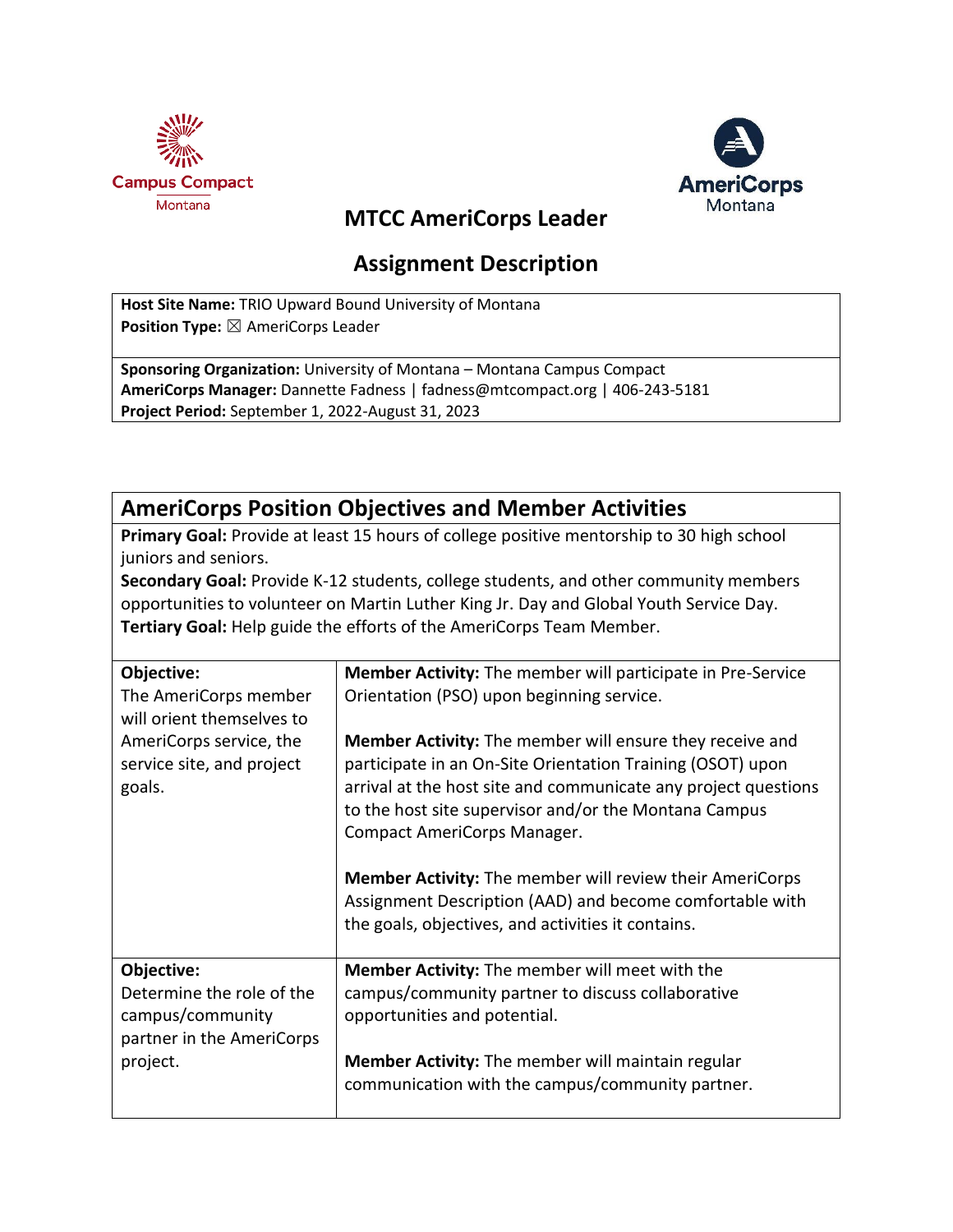| Objective: Recruit 15<br>students for Upward<br>Bound to participate in<br>academic mentoring.                            | Member Activity: The member will meet with school personnel<br>and students to inform them about Upward Bound<br>programming.<br>Member Activity: The member will help students complete<br>their applications to Upward Bound.<br>Member Activity: The member will help create and distribute<br>marketing materials.                                                              |
|---------------------------------------------------------------------------------------------------------------------------|-------------------------------------------------------------------------------------------------------------------------------------------------------------------------------------------------------------------------------------------------------------------------------------------------------------------------------------------------------------------------------------|
| <b>Objective: Conduct</b><br>academic mentoring in 3<br>of MCPS high schools<br>after-school                              | Member Activity: The member will attend afterschool<br>mentoring sessions to help students reach academic goals.<br>Member Activity: The member will assist in facilitation of<br>summer academic programs and assist in the classroom where<br>needed.<br>Member Activity: The member will assist with planning<br>academic programming during the summer academy.                 |
| Objective: Help guide the<br>efforts of the AmeriCorps<br>Team Member to mentor<br>high school student                    | Member Activity: Explain the procedures and protocols at the<br>MCPS afterschool programs<br><b>Member Activity: Assist in providing transportation as</b><br>necessary.<br>Member Activity: Coordinate Team Members' schedules at the<br>schools                                                                                                                                   |
|                                                                                                                           |                                                                                                                                                                                                                                                                                                                                                                                     |
| Objective: Contribute to<br>the preparation and<br>planning of a local Martin<br>Luther King Jr. Read for<br>Peace event. | Member Activity: Be attentive to communications from MTCC<br>regarding the planning, preparation, and timeline of Read for<br>Peace events.<br><b>Member Activity:</b> Communicate with local educators to<br>schedule classroom reading events.<br>Member Activity: Recruit local volunteers from schools,<br>colleges, and the community to participate in classroom<br>readings. |